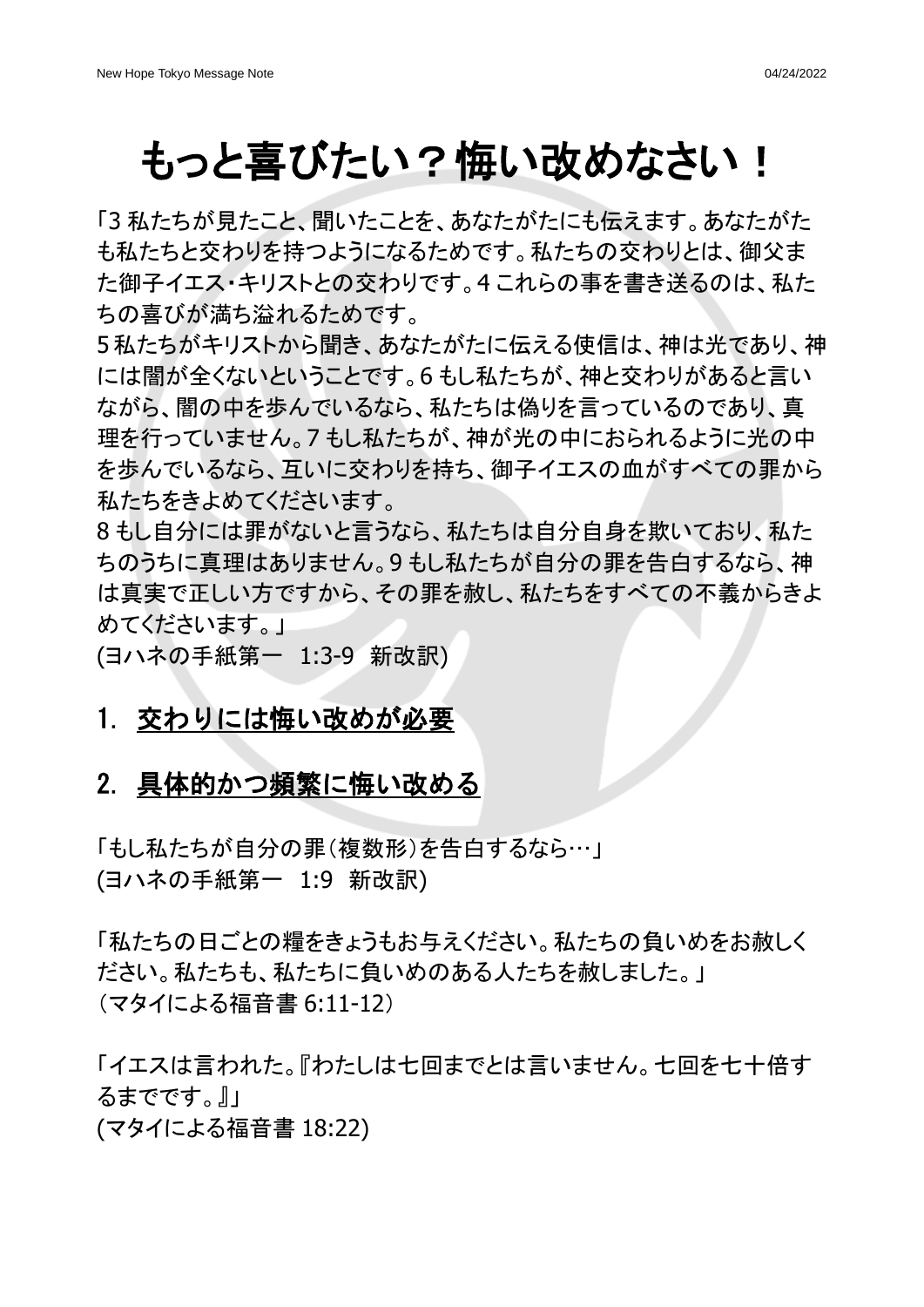### 3. 悔い改めは喜びをもたらす

「あなたがたに言います。それと同じように、一人の罪人が悔い改めるなら、 神の御使いたちの前には喜びがあるのです。」 (ルカによる福音書 15:10 新改訳)

「幸いなことよ その背きが赦され 罪を覆われた人は。」 (詩篇 32:1)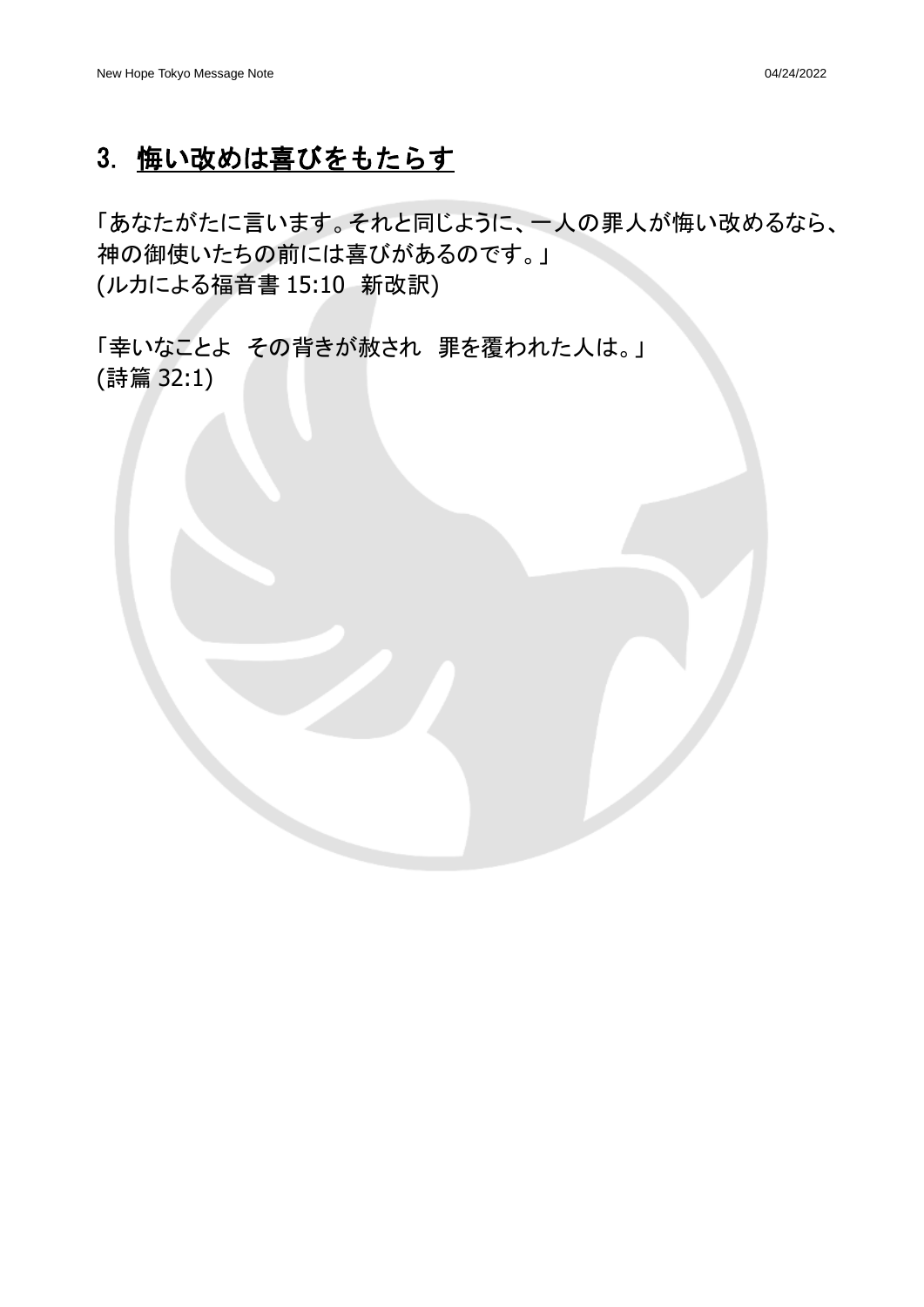# **Want More Joy? Repent!**

"3 We proclaim to you what we have seen and heard, so that you also may have fellowship with us. And our fellowship is with the Father and with his Son, Jesus Christ. 4 We write this to make our joy complete. 5 This is the message we have heard from him and declare to you: God is light; in him there is no darkness at all. 6 If we claim to have fellowship with him and yet walk in the darkness, we lie and do not live out the truth. 7 But if we walk in the light, as he is in the light, we have fellowship with one another, and the blood of Jesus, his Son, purifies us from all sin.

8 If we claim to be without sin, we deceive ourselves and the truth is not in us. 9 If we confess our sins, he is faithful and just and will forgive us our sins and purify us from all unrighteousness."

(1 John 1:3-9 NIV)

# **1. Fellowship requires repentance**

# **2. Repent specifically and often**

"If we confess our sins (plural), ..." (1 John 1:9 NIV)

"Give us today our daily bread. And forgive us our debts, as we also have forgiven our debtors." (Matthew 6:11-12)

"Jesus answered, 'I tell you, not seven times, but seventy-seven times'." Matthew 18:22